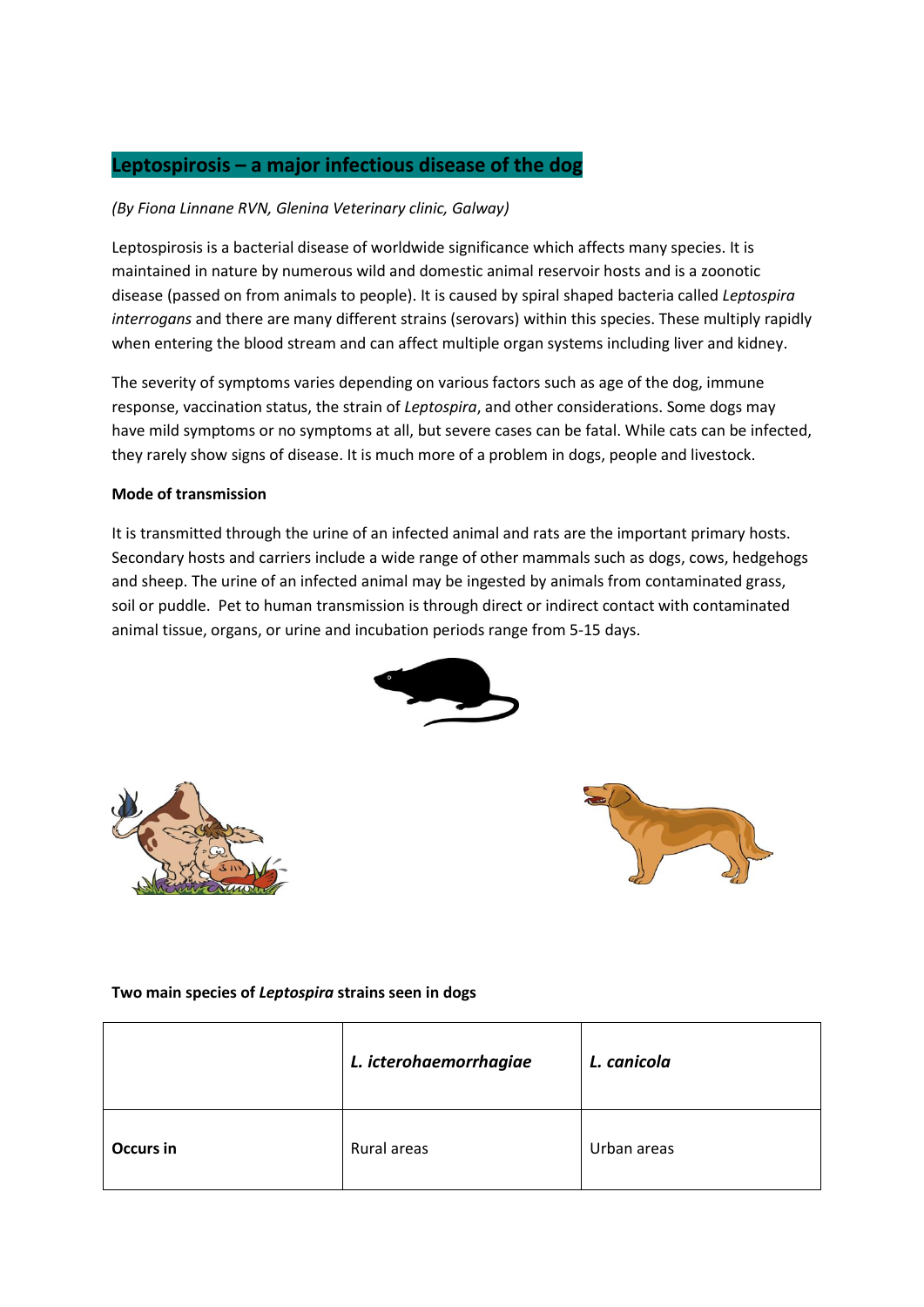| <b>Transmitted by</b> | Primary host-Rat                                                                                                                                                                                               | Primary host-Dog                                                                                                                       |
|-----------------------|----------------------------------------------------------------------------------------------------------------------------------------------------------------------------------------------------------------|----------------------------------------------------------------------------------------------------------------------------------------|
|                       | Others- Cow, pig, horse                                                                                                                                                                                        | Others-cow, rat, pig                                                                                                                   |
| <b>Results in</b>     | Acute hepatitis and<br>perivascular haemorrhage                                                                                                                                                                | Acute interstitial nephritis                                                                                                           |
| Disease may be        | Sporadic but severe when<br>occurs                                                                                                                                                                             | Mild or sub acute                                                                                                                      |
| <b>Clinical signs</b> | Acute cases sudden onset<br>pyrexia, depression, petechial<br>haemorrhages in mucosae and<br>bleeding from gum margins,<br>vomiting and diarrhoea often<br>with blood ,jaundice and<br>anterior abdominal pain | Transient pyrexia, anorexia,<br>depression, vomiting, thirst,<br>diarrhoea may develop.<br>Dehydration and often pain<br>over kidneys. |

### **Diagnosis**

Blood and urine samples are required for in house analysis and can also be sent for laboratory testing. These can show extended damage from the disease such as liver and kidney damage etc. A definitive diagnosis for leptospirosis is crucial prior to the start of antibiotic therapy for external lab tests such as real time PCR as it may affect the results of this test.

In house haematology results from a complete blood count (CBC) usually show anaemia, leukocytosis characterised by neutrophilia and thrombocytopenia. Azotemia, increased liver enzymes, hyperbilirubinemia and electrolyte disturbances are the most common biochemical changes. On urinalysis, there may be decreased specific gravity.

### **Treatment**:

1) Antibiotics- initially penicillin and streptomycin- these drugs terminate leptospiremia within 24 hours, however shedding may persist. Doxycycline should be administered for three